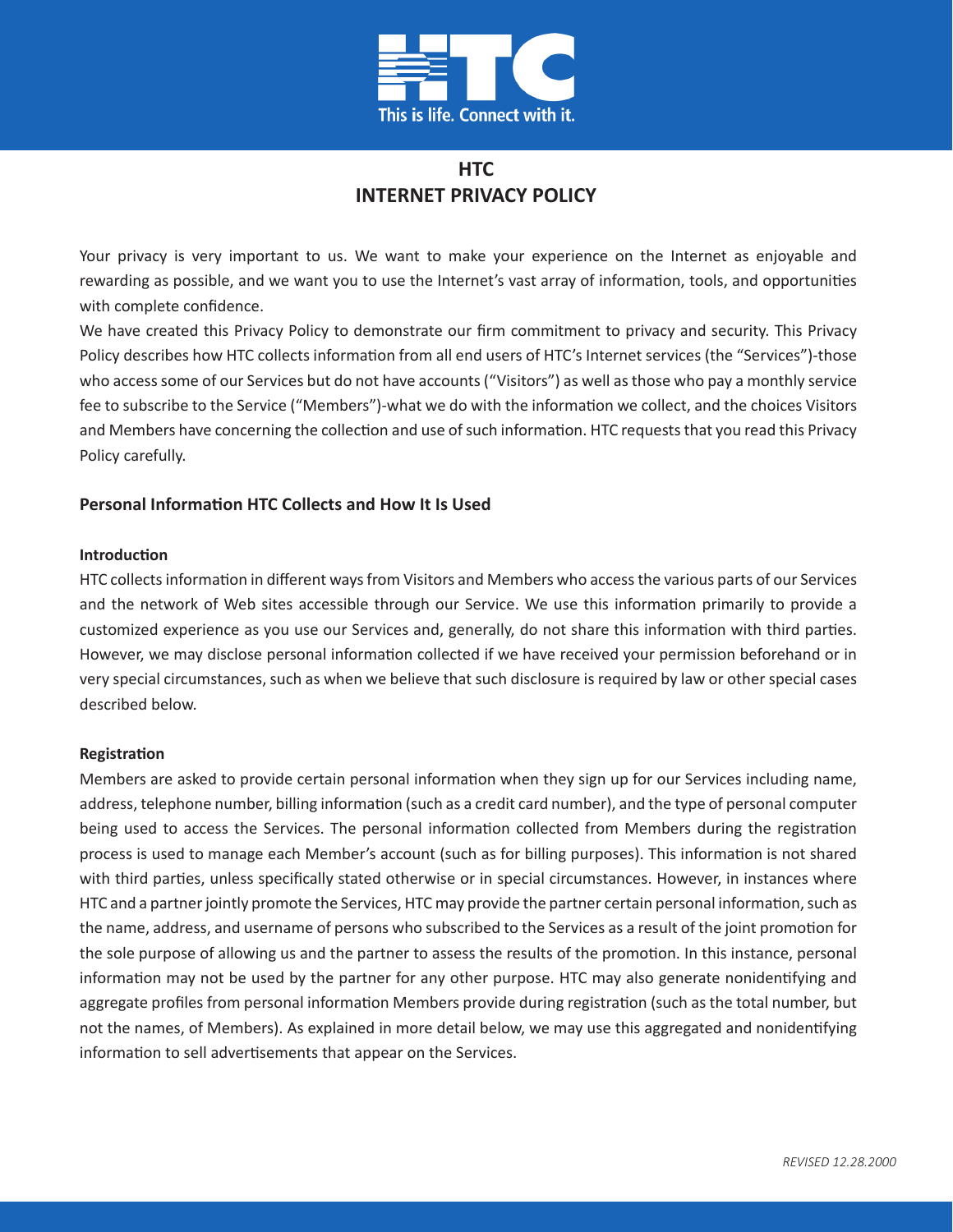#### **HTC Partners and Sponsors**

Some HTC products and services are offered to Visitors and Members in conjunction with a non-affiliated partner. To provide Visitors and Members some of these products and services, the partner may need to collect and maintain personal information. In these instances, you will be notified before any such data is collected or transferred and may decide not to use that particular service or feature. Additionally, many HTC Members have cobranded Personal Start Pages that are cosponsored by nonaffiliated partners. HTC will share nonidentifying and aggregate information (except as described above), but not personal information, with such partners in order to administer the cobranded products or services offered.

## **Online Shopping**

At some Web sites, you can purchase products and services or register to receive materials, such as a catalog or new product and service updates. In many cases, you may be asked to provide contact information, such as your name, address, email address, phone number, and credit/debit card information. If you complete an order for someone else, such as an online gift order sent directly to a recipient, you may be asked to provide information about the recipient, such as the recipient's name, address, and phone number.

HTC has no control over the third parties' use of any personal information you provide when placing such an order. Please exercise care when doing so.

If you order products directly from HTC, such as through the "HTC Store," we will use the personal information you provide only to process that order. We do not share this information with outside parties except to the extent necessary to complete that order.

### **Online Advertisements**

HTC displays our online advertisements. We share aggregated and nonidentifying information about our Visitors and Members collected through the registration process as well as through online surveys and promotions with these advertisers. Additionally, in some instances, we use this aggregated and nonidentifying information to deliver tailored advertisements. For instance, an advertiser tells us the audience they want to reach (for example, males between 25 and 55 years of age) and provides us an advertisement tailored to the audience. Based upon the aggregated and nonidentifying information we have collected, we may then display the advertisement to the intended audience. HTC does not share personal information about its Visitors or Members with these advertisers.

#### **Responses to Email Inquiries**

When Visitors or Members send email inquiries to HTC, the return email address is used to answer the email inquiry we receive. HTC does not use the return email address for any other purpose and does not share the return email address with any third party.

#### **Voluntary Member Surveys**

**W**e may periodically conduct both business and individual member surveys. We encourage our members to participate in these surveys because they provide us with important information that helps us to improve the types of services we offer and how we provide them to you. Your personal information and responses will remain strictly confidential, even if the survey is conducted by a third party. Participation in our member surveys is voluntary.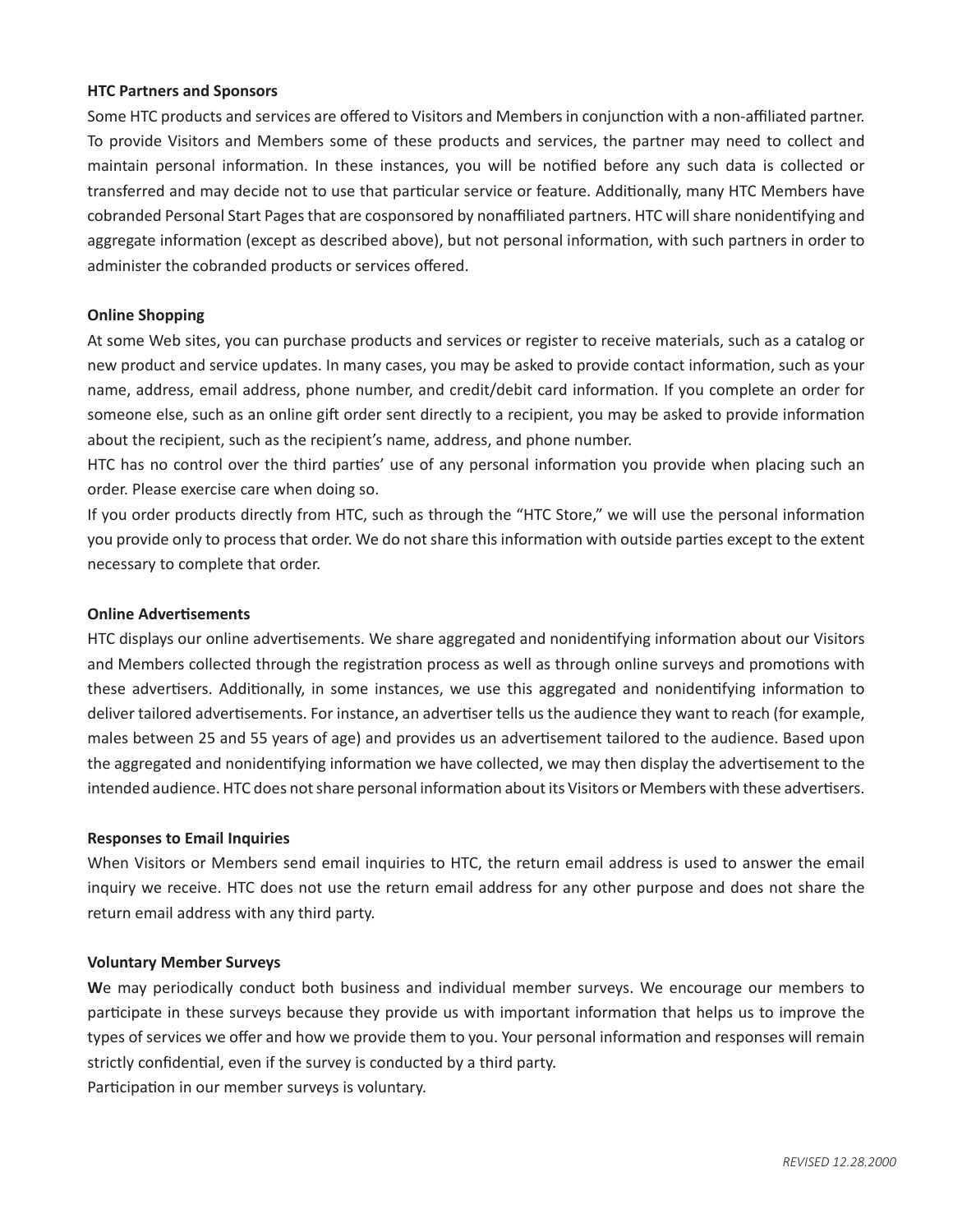We take the information we receive from individuals responding to our Member Surveys and combine (or aggregate) it with the responses of other HTC members to create broader, generic responses to the survey questions (such as gender, age, residence, hobbies, education, employment, industry sector, or other demographic information). We then use the aggregated information to improve the quality of our services to you, and to develop new services and products. This aggregated, non-personally identifying information may be shared with third parties.

## **Special Cases**

It is HTC's policy not to use or share the personal information about Visitors of Members in ways unrelated to the ones described above without also providing you an opportunity to opt out or otherwise prohibit such unrelated uses. However, HTC may disclose personal information about Visitors or Members, or information regarding your use of the Services or Web sites accessible through our Services, for any reason if, in our sole discretion, we believe that it is reasonable to do so, including: to satisfy laws, such as the Electronic Communications Privacy Act, regulations, or governmental or legal requests for such information; to disclose information that is necessary to identify, contact, or bring legal action against someone who may be violating our Acceptable Use Policy or other user policies; to operate the Services properly; or to protect HTC and our Members.

## **"Cookies" and How HTC Uses Them**

A "cookie" is a small data file that can be placed on your hard drive when you visit certain Web sites. HTC may use cookies to collect, store, and sometimes track information for statistical purposes to improve the products and services we provide and to manage our telecommunications networks. If you are a Member and have created your own Personal Start Page, we will use a cookie to save your settings and to provide customizable and personalized services. These cookies do not enable third parties to access any of your member information. Additionally, be aware that if you visit non-HTC web sites where you are prompted to log in or that are customizable, you may be required to accept cookies.

Advertisers and partners may also use their own cookies. We do not control use of these cookies and expressly disclaim responsibility for information collected through them.

#### **HTC's Commitment to Children's Privacy**

Protecting children's privacy is especially important to us. It is our policy to comply with the Children's Online Privacy Protection Act of 1998 and all other applicable laws.

We have Web pages designed especially for our younger users. While we make every effort to ensure that these Web sites are fun and age- appropriate for our younger audience, we believe that there is no substitute for proper parental supervision. For further information about tips, tools, age-appropriate or kid-friendly Web sites and how to report online trouble, please visit [www.getnetwise.org.](http://www.getnetwise.org)

Finally, HTC recommends that children ask a parent for permission before sending personal information to HTC, or to anyone else online.

#### **Public Forums**

Please remember that any information you may disclose in our Member Directory, or other public areas of our Web sites or the Internet, becomes public information. You should exercise caution when deciding to disclose personal information in these public areas.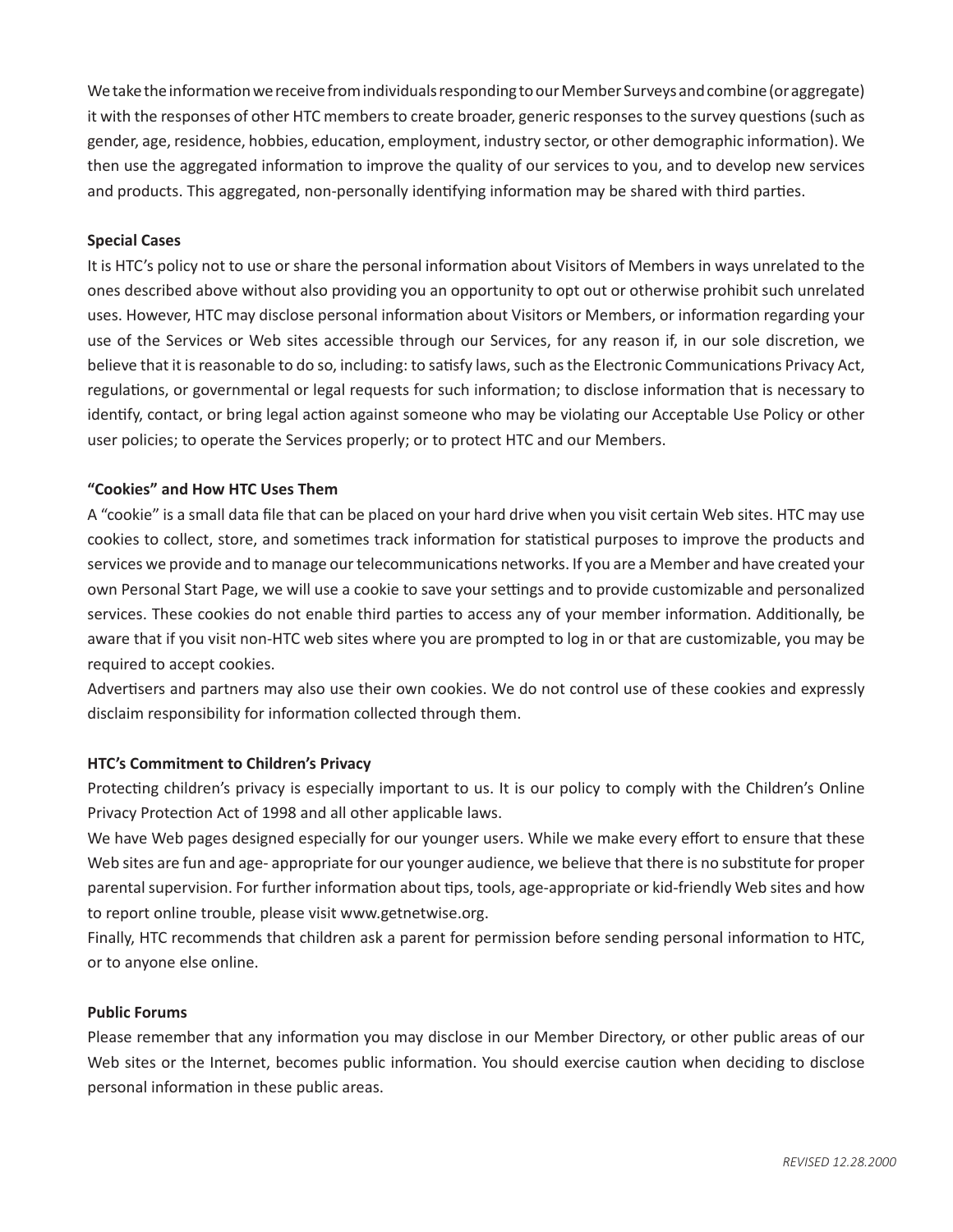## **HTC's Commitment to Data Security**

Services and websites we sponsor have security measures in place to protect the loss, misuse, and alteration of the information under our control. While we make every effort to ensure the integrity and security of our network and systems, we cannot guarantee that our security measures will prevent third-party "hackers" from illegally obtaining this information.

#### **How to Access or Modify Your Information**

HTC offers Members the opportunity to access or modify information provided during registration. To access or modify such information, contact our Customer Service Department at 843.365.SURF.

## **Where to Direct Questions About HTC's Privacy Policy**

If you have any questions about this Privacy Policy or the practices described herein, you may contact: **Customer Service HTC 3480 Highway 701 North PO Box 1820 Conway, SC 29528-1820** Or contact us at 843.365.SURF or via e-mail at [ComplianceDepartment@htcinc.net](mailto:ComplianceDepartment@htcinc.net) .

## **Revisions to This Policy**

**HTC reserves the right to revise, amend, or modify this policy, our Internet Service Agreement and our other policies and agreements at any time and in any manner. Notice of any revision, amendment, or modification will be posted in accordance with the Internet Service Agreement.**

Rev. 01.01.2000

## **HTC ACCEPTABLE USE POLICY**

#### **1. INTRODUCTION**

HTC's Acceptable Use Policy ("AUP") is intended to help enhance the use of the Internet by preventing unacceptable use. All users of HTC's Internet services (the "Services")-those who access some of our Services but do not have accounts ("Visitors"), as well as those who pay a monthly service fee to subscribe to the Services ("Subscribers")- must comply with this AUP. We support the free flow of information and ideas over the Internet and do not actively monitor use of the Services under normal circumstances. Similarly, we do not exercise editorial control over the content of any Web site, electronic mail transmission, news group, or other material created or accessible over or through the Services, except for certain proprietary web sites.

However, in accordance with our Internet Service Agreement, we may remove any materials that, in our sole discretion, may be illegal, may subject us to liability, or which may violate this AUP. HTC may cooperate with legal authorities and/or third parties in the investigation of any suspected or alleged crime or civil wrong. Your violation of this AUP may result in the suspension or termination of either your access to the Services and/or your HTC account or other actions as detailed in Section 3. This AUP should be read in conjunction with our Internet Service Agreement and other policies.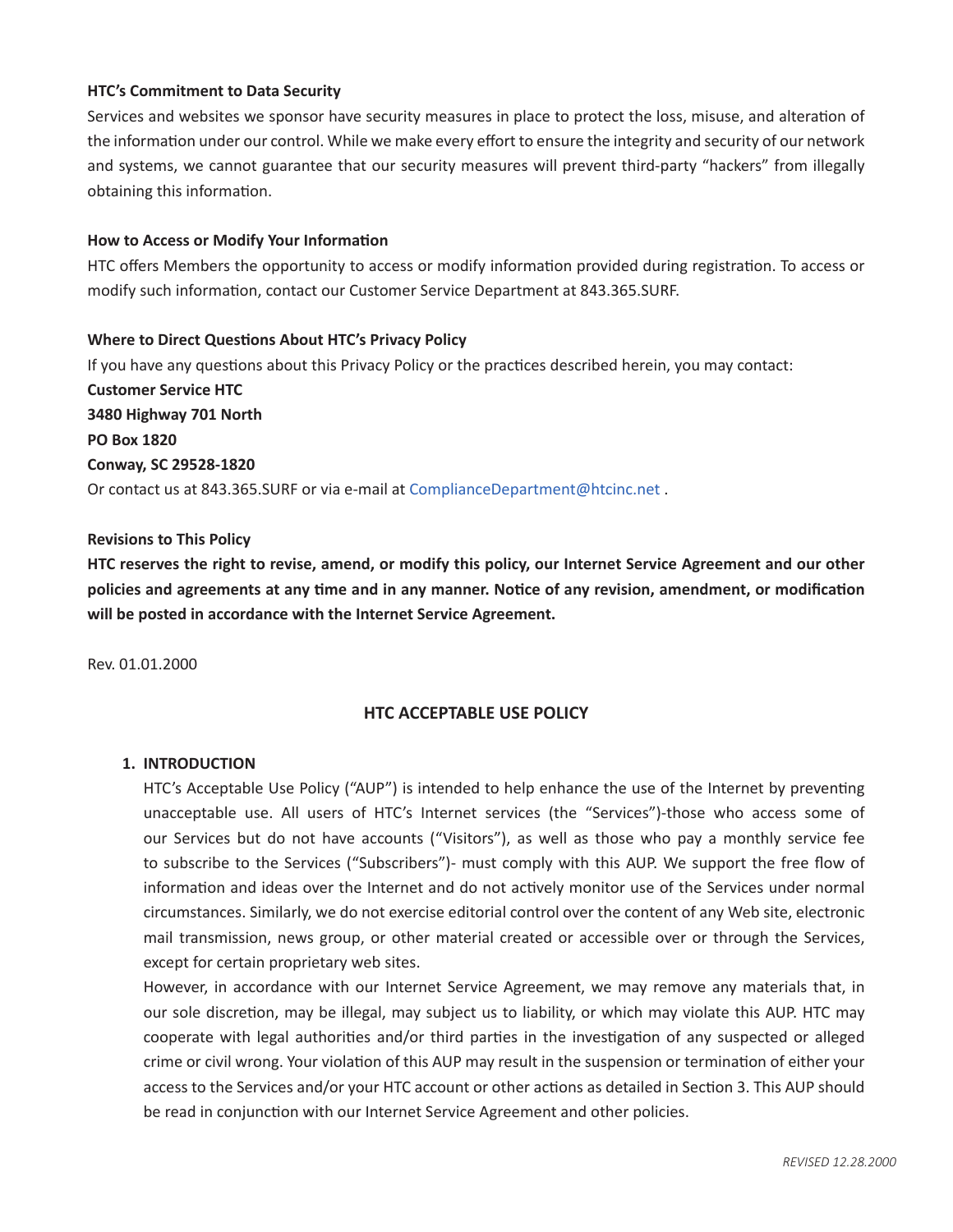### **2.VIOLATIONS OF HTC'S ACCEPTABLE USE POLICY**

The following constitute violations of this AUP:

**a. Illegal use.** Using the Services to transmit any material (by email, uploading, posting, or otherwise) that, intentionally or unintentionally, violates any applicable local, state, national or international law, or any rules or regulations promulgated thereunder.

**b. Harm to minors.** Using the Services to harm, or attempt to harm, minors in any way.

**c. Threats.** Using the Services to transmit any material (by email, uploading, posting, or otherwise) that threatens or encourages bodily harm or destruction of property.

**d. Harassment.** Using the Services to transmit any material (by email, uploading, posting, or otherwise) that harasses another.

**e. Fraudulent activity.** Using the Services to make fraudulent offers to sell or buy products, items, or services or to advance any type of financial scam such as "pyramid schemes," "Ponzi schemes," and "chain letters."

**f. Forgery or impersonation.** Adding, removing or modifying identifying network header information in an effort to deceive or mislead is prohibited. Attempting to impersonate any person by using forged headers or other identifying information is prohibited. The use of anonymous remailers or nicknames does not constitute impersonation. Using deliberately misleading headers ("munging" headers) in news postings in order to avoid spam email address collectors is allowed.

**g. Unsolicited commercial email/Unsolicited bulk email.** Using the Services to transmit any unsolicited commercial email or unsolicited bulk email. Activities that have the effect of facilitating unsolicited commercial email or unsolicited bulk email whether or not that email is commercial in nature, are prohibited.

**h. Unauthorized access.** Using the Services to access, or to attempt to access, the accounts of others, or to penetrate, or attempt to penetrate, security measures of HTC's or another entity's computer software or hardware, electronic communications system, or telecommunications system, whether or not the intrusion results in the corruption or loss of data.

**i. Copyright or trademark infringement.** Using the Services to transmit any material (by email, uploading, posting, or otherwise) that infringes any copyright, trademark, patent, trade secret, or other proprietary rights of any third party, including, but not limited to, the unauthorized copying of copyrighted material, the digitization and distribution of photographs from magazines, books, or other copyrighted sources, and the unauthorized transmittal of copyrighted software. HTC is registered under the Digital Millenium Copyright Act of 1998.

**j. Collection of personal data.** Using the Services to collect, or attempt to collect, personal information about third parties without their knowledge or consent.

**k. Reselling the services.** Reselling the Services without HTC's authorization.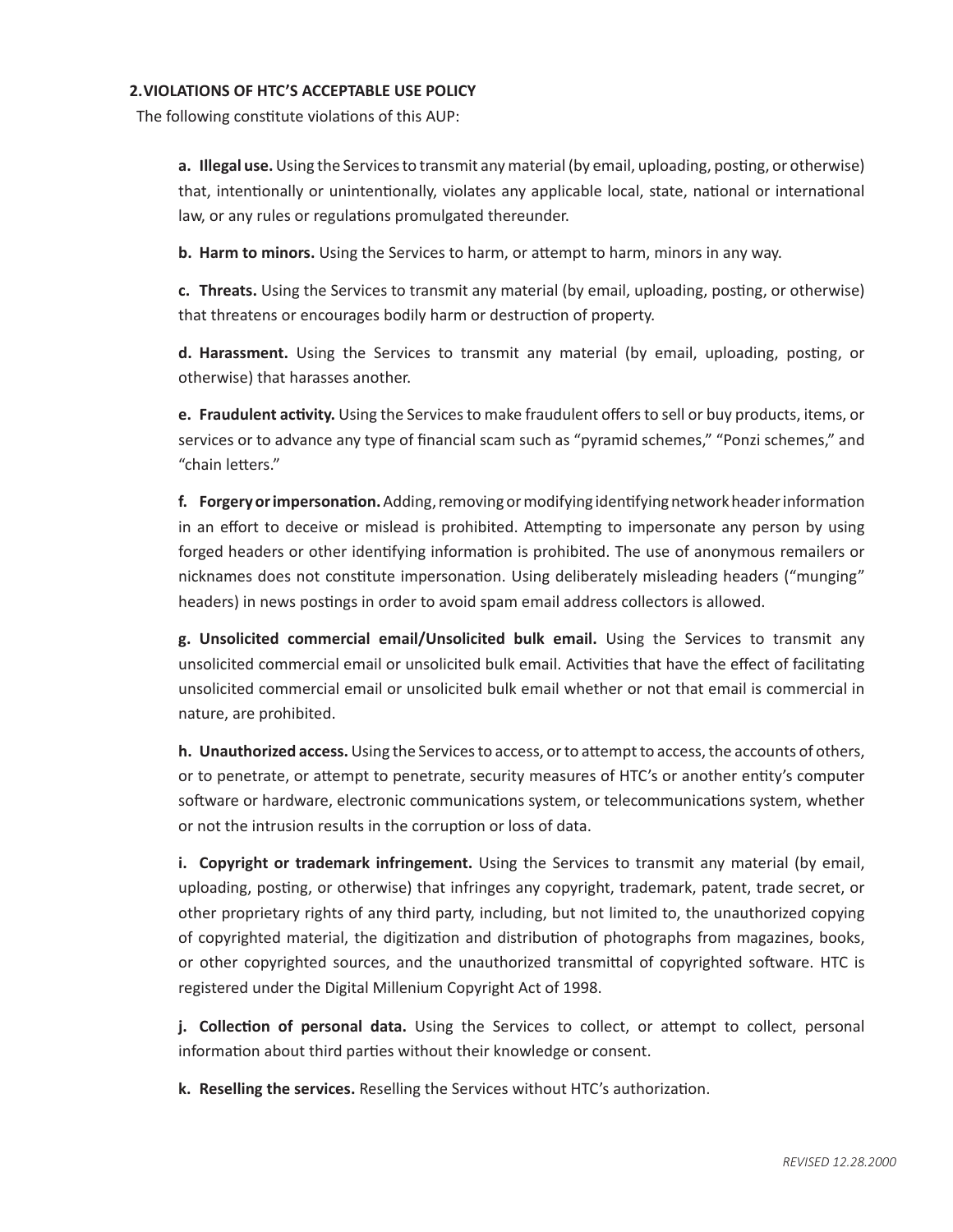**l. Network disruptions and unfriendly activity.** Using the Services for any activity which adversely affects the ability of other people or systems to use HTC Services or the Internet. This includes "denial of service" (DoS) attacks against another network host or individual user. Interference with or disruption of other network users, network services or network equipment is prohibited. It is the Subscriber's responsibility to ensure that their network is configured in a secure manner. A Subscriber may not, through action or inaction, allow others to use their network for illegal or inappropriate actions. A Subscriber may not permit their network, through action or inaction, to be configured in such a way that gives a third party the capability to use their network in an illegal or inappropriate manner.

**m.News.** HTC Subscribers should use their best judgment when posting to any newsgroup. Many groups have charters, published guidelines, FAQs, or "community standards" describing what is and is not considered appropriate. Usenet can be a valuable resource if used properly. The continued posting of off-topic articles is prohibited. Commercial advertisements are off-topic in most newsgroups, especially regional groups not specifically named for such. The presence of such articles in a group is not indicative of the group's "intended" use. Please familiarize yourself with basic Usenet netiquette before posting to a newsgroup.

HTC considers "multiposting" to 10 or more groups within a two week sliding window to be excessive. HTC servers currently limit the number of allowable "cross-posts" to 9.

HTC Subscribers may not cancel messages other than their own messages. A Subscriber may cancel posts forged in that Subscriber's name. We may cancel any postings which violate this AUP.

**n. Long Connections and Multiple Logins.** Using a personal account for high volume or commercial use is prohibited. The Services are intended for periodic, active use of email, newsgroups, file transfers, Internet chat, games, and browsing the World Wide Web. Subscribers may stay connected so long as they are actively using that connection for the above purposes. Subscribers may not use the Services on a standby or inactive basis in order to maintain a connection. Pinging is expressly prohibited. Accordingly, HTC maintains the right to terminate any member's connection following any extended period of inactivity as determined by HTC.

**o. Exceeding Web Site Size and Traffic Limitations:** All HTC Subscribers receive 10MB of free webspace for use with their HTC Internet access account. Each subscribers's free webspace is allocated 250MB of traffic per month (traffic is calculated on a formula multiplying the number of hits that your site receives by the size of your files). If a site exceeds its maximum monthly allotment of traffic, the site will become unavailable until the beginning of the next calendar month. A site that exceeds 10MB in size will also become unavailable. Unavailability includes but may not be limited to the inability to access the site publicly or to publish to or modify the site's contents via certain Web creation tools. More information about appropriate use of the free member webspace appears under Free Webspace Community Guidelines.